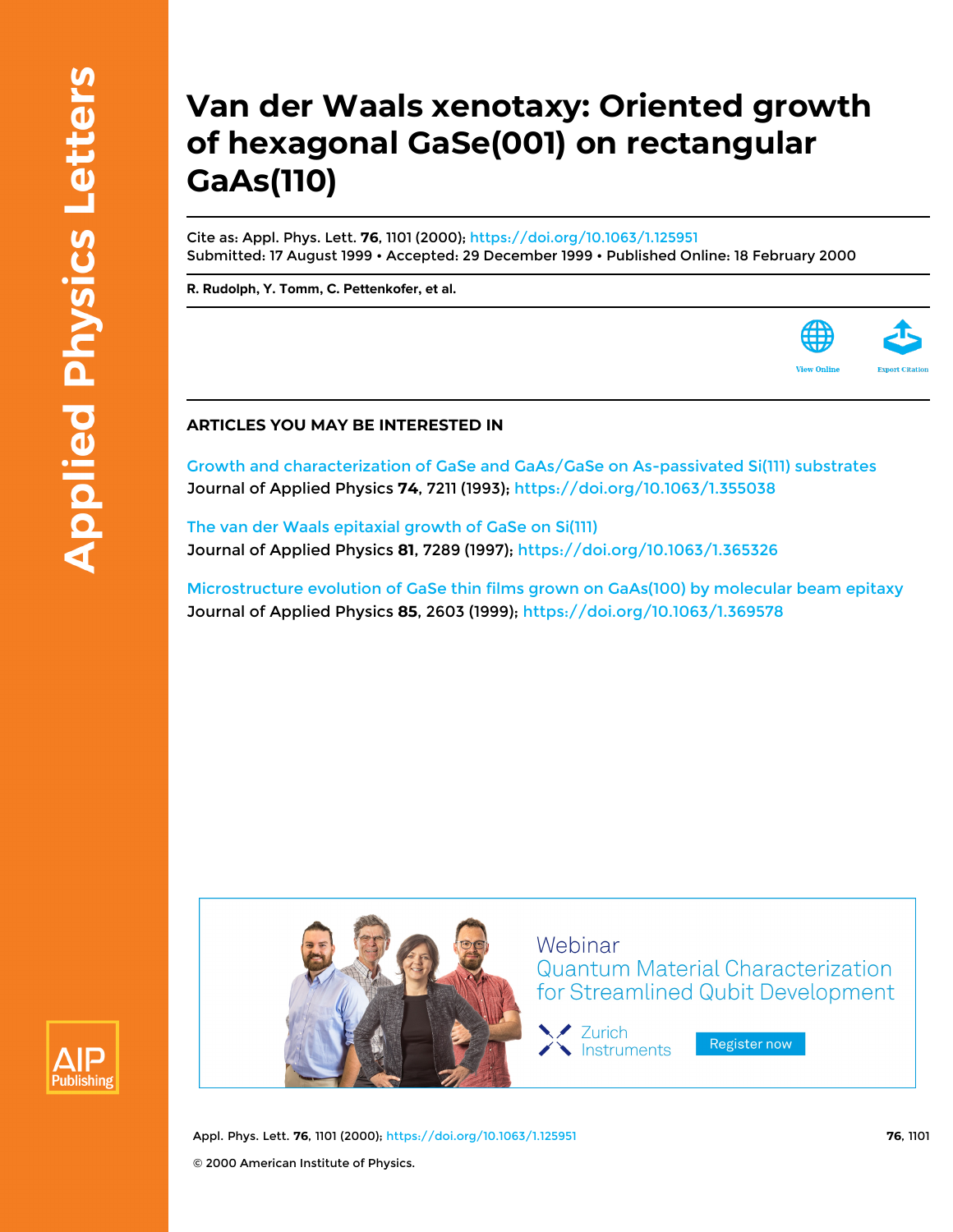## **Van der Waals xenotaxy: Oriented growth of hexagonal GaSe(001) on rectangular GaAs(110)**

R. Rudolph, Y. Tomm, and C. Pettenkofer *Department of Physical Chemistry, Hahn-Meitner Institut, D-14109 Berlin, Germany*

A. Klein and W. Jaegermann<sup>a)</sup>

*Department of Materials Science, Technische Universita¨t Darmstadt, D-64287 Darmstadt, Germany*

(Received 17 August 1999; accepted for publication 29 December 1999)

The growth of the layered chalcogenide GaSe on cleaved  $GaAs(110)$  surfaces was investigated with photoemission and low-energy electron diffraction (LEED). GaSe films grow with their  $c$  axis perpendicular to the  $GaAs(110)$  surface. LEED patterns after initial film growth are a superposition of rectangular GaAs:Se spots and two hexagonal domains rotated by  $\pm 5^{\circ}$  with respect to the GaAs  $\langle 001 \rangle$  axis. At higher film thickness a hexagonal LEED pattern with GaSe  $\langle 120 \rangle$  GaAs  $\langle 001 \rangle$  is obtained. © 2000 American Institute of Physics. [S0003-6951(00)00709-9]

Molecular beam epitaxy (MBE) is a powerful tool for semiconductor device fabrication. If the crystal lattices of the substrate and overlayer match, semiconductors can be grown on each other with a high degree of perfection. The limitation for material combinations is a mismatch exceeding 1%. Beyond this limit the stress or strain in the overlayer may lead to defect formation. This explains the great interest in buffer layers which can improve the quality of the grown films. The layered chalcogenides are promising materials to be used for this purpose. $1-3$  Layered chalcogenides have a distinct two-dimensional structure in common. They consist of predominantly covalent bonded slabs held together by van der Waals-type forces. One slab of GaSe, for example, consists of the sequence Se–Ga–Ga–Se. The epitaxy of layered materials on each other is called van der Waals epitaxy  $(vdWe),<sup>4</sup>$  or quasi-van der Waals epitaxy (qvdWe) if the substrate or film has no layered crystal structure. Heterostructures with lattice mismatch of up to 60% can be grown by vdWe. Equality of surface symmetry is the generally accepted requirement for epitaxy.

There are several known cases where an overlayer changes the symmetry of rotation at the interface. Examples are Ag $(111)/\text{Si}(001)$  (Ref. 5) and CdTe $(111)/\text{GaAs}(001)$ .<sup>6</sup> Monolayers of the layered material graphite were grown on various substrates such as  $NbC(001)$ .<sup>7</sup> It was also attempted to grow single-crystalline layers of GaSe on  $GaAs(100)$ surfaces. $8-11$  Abe *et al.*<sup>11</sup> reported a sixfold symmetry in reflection high-energy electron diffraction (RHEED) and Dai and co-workers $8.9$  show high-resolution transmission electron microscope (HRTEM) images, proving the success of their MBE growth process. The results of Dai and co-workers $8,9$ show that a thin reaction layer of  $Ga_2Se_3$  is formed at the interface between the substrate and the film.

Selenium reacts with GaAs forming a terminating layer which passivates surface states and, therefore, improves its electronic properties.<sup>12–14</sup> A large number of publications on various interfaces of the ZnSe/GaAs and other seleniumcontaining heterosystems agree that an interface layer of  $Ga<sub>2</sub>Se<sub>3</sub>$  is formed.<sup>15–18</sup>

The crystal structure of  $\beta$ -Ga<sub>2</sub>Se<sub>3</sub> is a zinc-blende superstructure with structural vacancies and 4% lattice mismatch with the zinc-blende compound  $GaAs.<sup>19</sup>$  Tu and  $Kahn<sup>15</sup>$ stated that postgrowth annealing of a 30 Å ZnSe film on a rectangular  $GaAs(110)$  surface results in a loss of Zn and a hexagonal surface structure. They suggested that the hexagonal  $(001)$  surface of a Ga<sub>2</sub>Se<sub>3</sub> crystal overlayer in a wurtzite modification was formed. This rarely mentioned phase is described by Wyckoff $20$  as a high-temperature modification of  $Ga<sub>2</sub>S<sub>3</sub>$ .

In this letter we report on the growth of  $(001)$ -oriented films of GaSe on  $GaAs(110)$  cleavage planes. The  $(110)$ cleavage plane was chosen to demonstrate the versatility of the approach of vdWe. In addition, it is better defined in its structural properties as compared to the previously studied  $(100)$  plane<sup>8–11</sup> for which different surface reconstructions exist.<sup>21</sup> The formation of the film and its structural properties were investigated by synchroton-induced photoemission (SXPS) and low-energy electron diffraction (LEED). The experiments were performed in a coupled ultra-high-vacuum (UHV) analysis and growth chamber in a pressure range of  $10^{-9}$  mbar or better. Crushed GaSe was evaporated from a single molecular-beam source with an open conic crucible. An additional selenium source was also available in the growth chamber. The growth rate was estimated by a quartz microbalance moved to the sample position before the growth process started. The substrate was clamped onto the sample holder and cleaved in UHV. The substrate temperature was kept at 450 °C during growth. The growth was interrupted and the sample allowed to cool down to room temperature to take SXPS data and LEED pictures at different coverages.

The series of LEED patterns obtained after different steps of the growth sequence are shown in Fig. 1. The cleaved GaAs surface shows the well-known unreconstructed  $1\times1$  pattern [Fig. 1(a)]. Prior to the growth of GaSe, the GaAs surface was exposed 30 s to a Se beam with a rate of a few monolayers/minute at the growth temperature of 450 °C. This treatment leads to the well-known  $1\times 2$  recon-

a)Author to whom correspondence should be addressed; electronic mail: jaegerw@hrzpub.tu-darmstadt.de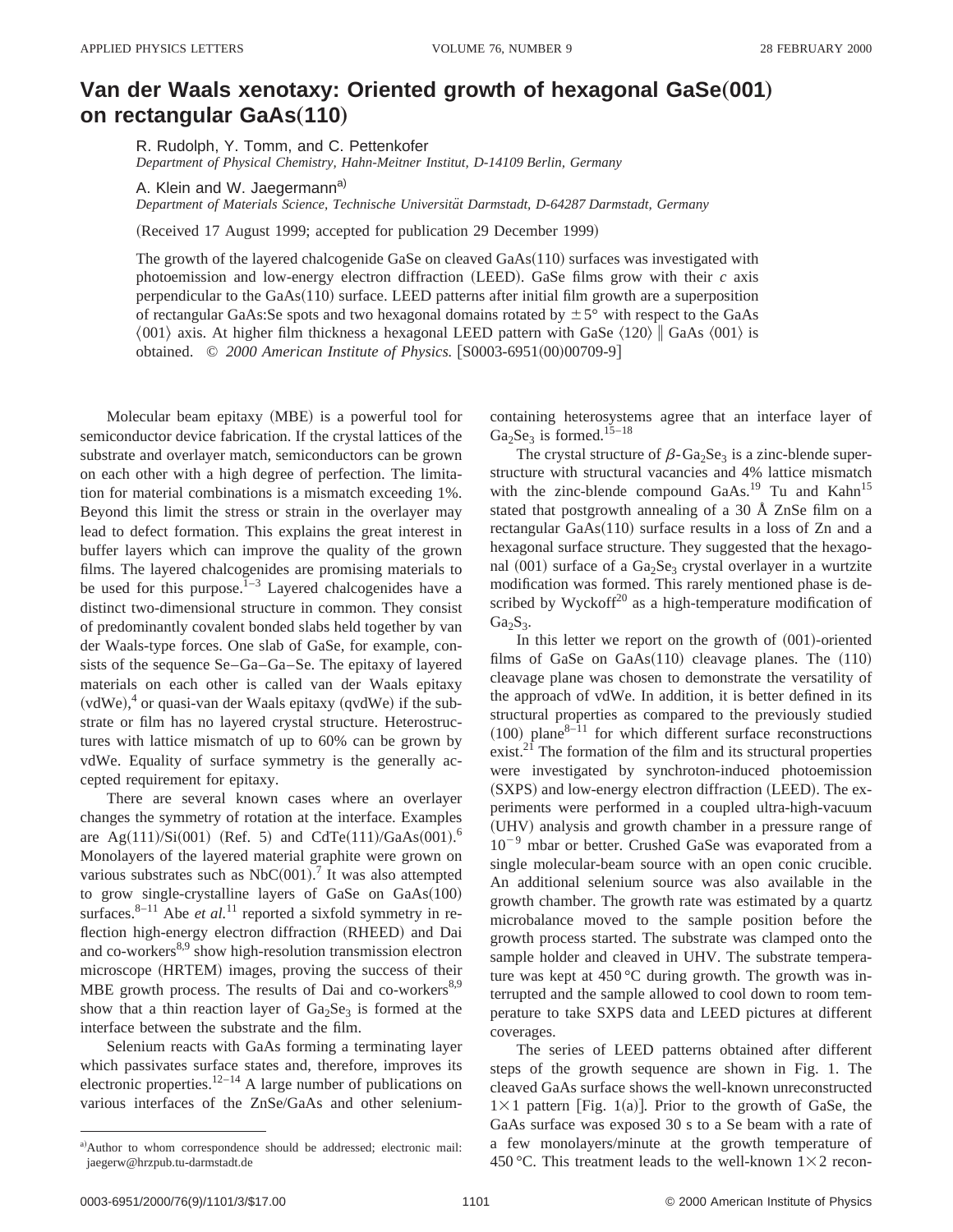

FIG. 1. Series of LEED patterns obtained during growth of GaSe on GaAs $(110)$ : (a) cleaved GaAs, (b) after Se exposure at 450 °C, (c) nominal 50 Å GaSe, (d) nominal 60 Å, (e) nominal 80 Å, and (f) nominal 1000 Å GaSe.

struction of the surface [Fig. 1(b)]. $^{22}$  This Se-induced reconstruction is also evident from the changes in SXPS core-level and valence-band spectra (Fig. 2). The Se  $3d$  signal shows two different emission lines. Their origin is discussed in detail in the literature.<sup>13,16,23,24</sup> Also, the valence-band features of the Se-covered  $GaAs(110)$  are in good agreement with those given by Schröter *et al.*<sup>14</sup>

After Se passivation, GaSe was sequentially deposited onto the substrate. The LEED pattern in Fig.  $1(c)$  shows a



FIG. 2. Synchrotron-excited Se  $3d$  (a)  $(h\nu=80 \text{ eV})$  and valence-band (b)  $(h\nu=21$  eV) photoelectron spectra after different preparation steps. Spectra are measured in normal emission and coverages are given as nominal deposition thicknesses.

partially GaSe-covered  $GaAs(110)$  surface. Overlapping features of  $GaSe(001)$  and  $GaAs(110):Se$  are observed. It should be noted that the  $1\times2$  reconstruction of the Sepassivated  $GaAs(110)$  is evidently lost again. With larger coverages up to 100 nm the typical hexagonal diffraction pattern of GaSe is built up [Figs. 1(c)–1(f)], exhibiting clearly increasing crystalline perfection. Also, the photoemission data (Fig. 2) indicate the growth of a GaSe overlayer as the spectral features approach the well-known spectra of crystalline  $GaSe(001)$ . In the intermediate range, the transition of the GaAs:Se-termination layer to a  $Ga<sub>2</sub>Se<sub>3</sub>$  interface layer is suggested by the observed changes in the Se 3*d* intensity ratios as well as in the valence-band spectra  $(Fig. 2)$ . X-ray diffraction experiments of thicker films show only (001) diffraction lines of GaSe. TEM indicates an intermediate reaction layer of  $\approx$  1.3 nm between the GaAs substrate and the GaSe overlayer.<sup>25</sup>

The experimental results show that crystalline films of hexagonal  $GaSe(001)$  are deposited in a defined structural relation to the rectangular  $GaAs(110)$  substrate. The hexagonal  $c$  axis of GaSe is parallel to the  $GaAs(110)$  surface normal. In addition, the overlayer films are azimuthally oriented to the substrate as is evidenced by LEED (Fig.  $1$ ).

The lattice parameter *a* of the grown film can be deduced from LEED and the *c* axis of the film was determined using x-ray diffraction. The results prove that the hexagonal overlayer grown at higher thicknesses consists of hexagonal GaSe rather than of  $Ga_2Se_3$  because of their different lattice constants. The GaAs surface at high temperatures  $(\geq 400 \degree C)$ will most likely undergo a change to a  $Ga<sub>2</sub>Se<sub>3</sub>$ -like interface layer in the presence of elemental selenium or selenium compounds. A detailed analysis of the interface and of the epitaxy relations will be given in a subsequent paper.<sup>25</sup> On this passivating interlayer, GaSe grows as a crystalline film.

In summary, we have presented a LEED and SXPS study of the growth of  $Gase(001)$  on  $GaAs(110)$  showing the change of rotational symmetry at the interface. We suggest this be termed van der Waals xenotaxy (composed of the greek expressions: xeno=alien; taxis=oriented). Hexagonal GaSe nucleates in two domains on the  $GaAs(110)$  surface. Further coverage leads to quasi-single-crystalline film without rotations. Evidently, it is possible, by using the concept of van der Waals epitaxy, to grow oriented films of dissimilar materials with different lattice constants and surface symmetry on substrates which are properly terminated by a van der Waals-type passivation layer. Thus, a wide range of novel semiconductor heterodevices may be feasible.

- $2$ T. Löher, A. Klein, E. Schaar-Gabriel, R. Rudolph, Y. Tomm, M. Giersig, G. Pettenkofer, and W. Jaegermann, Mater. Res. Soc. Symp. Proc. **448**, 469 (1997).
- <sup>3</sup>T. Löher, K. Ueno, and A. Koma, Appl. Surf. Sci. 130-132, 334 (1998).
- <sup>4</sup> A. Koma, Thin Solid Films **216**, 72 (1992).
- 5M. Horn-v. Hoegen, T. Schmidt, M. Henzler, G. Meyer, D. Winau, and K. H. Rieder, Surf. Sci. 331-333, 575 (1995).
- <sup>6</sup> J. Cibert, Y. Gobil, K. Saminadayar, S. Tatarenko, A. Chami, G. Feuillet, L. S. Dang, and E. Ligeon, Appl. Phys. Lett. 54, 828 (1989).
- 7T. Aizawa, Y. Hwang, W. Hayami, R. Souda, S. Otani, and Y. Ishizawa, Surf. Sci. 260, 311 (1992).

<sup>1</sup> J. E. Palmer, T. Saitoh, T. Yodo, and M. Tamura, J. Cryst. Growth **150**, 685 (1995).